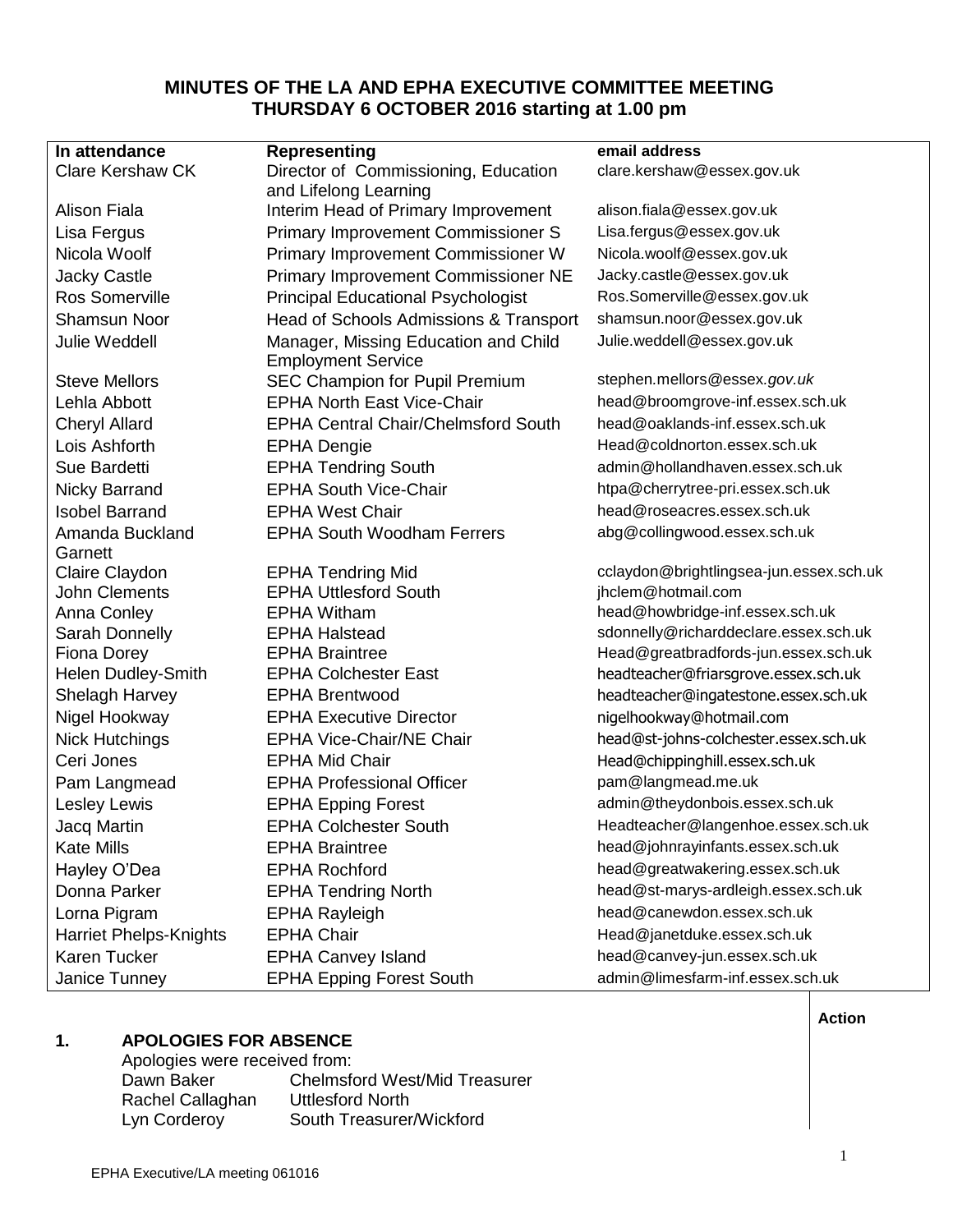Melissa Eades Billericay Julie Lorkins West Vice-Chair Amanda Reid Chelmsford North Angela Russell Basildon West Jonathan Tye Harlow Kay Wills **Harwich and Dovercourt** 

Clare Kershaw welcomed headteachers and LA Officers to the meeting.

#### **2. MATTERS ARISING FROM THE EPHA EXECUTIVE MEETING**

## **a) Asbestos survey**

A number of headteachers have shared their concerns about the recent asbestos surveys that have been carried out in maintained schools, including comments around health and safety practice. Clare confirmed that if there are any concerns with the process of the surveys and/or its outcomes, these should be emailed to Garry Fisher, ECC Health and Safety Manager (copying her in). It was noted that there are some ongoing concerns about the cost of the survey and the tendering process. She **AGREED** to pick up the issue of contractors not following due process and will include a communication to schools about the survey in the following week's Education Essex newsletter.

**CK**

**CK**

# **b) SEC challenge around number of EHCPs in schools**

One headteacher reported that her new Standards and Excellence Commissioner had challenged the number of Education, Health and Care Plans in her school and had used this information as a basis for changing the school's RAG rating; another headteacher noted that she had been questioned in the same way. Clare apologised for this and stated that, while the LA is gathering intelligence around EHCPs, this was not intended to be used to judge or criticise schools.

# **c) Key Stage 2 teacher assessment submission date 2017**

It was noted that staff will be trained in moderation on 22 November. The date for the submission of assessment date will be shared in the Education Essex newsletter once it has been set.

# **d) Early Years baseline data**

Clare **AGREED** to discuss the format and use of EY baseline data with the Early Years team.

# **e) Use of 2016 data to RAG rate schools**

It was noted that headteachers had been led to believe that 2016 data would not be used to change the RAG rating of their school and the Executive asked for confirmation of whether this was the case. Clare stated that previously, if a school's Key Stage 2 data indicated weaknesses, this would have automatically have downgraded the RAG rating. This year the data will be scrutinised and, where there is cause for concern, the school's SEC will arrange a visit to discuss data and determine whether additional action should be taken. The pragmatic reason for downgrading a school's RAG rating is to enable additional support from the Standards and Excellence team.

However, Clare confirmed that, except where there are previous indicators of concern or a significant inconsistency between subjects, the 2016 data is not being compared with 2015 outcomes. Initial analysis of the KS2 data suggests that a very small number of Essex schools will fall within the coasting schools definition (the number is still to be announced by the DfE). She stressed that Essex primary schools have managed last year's challenges around assessment and test changes well, but that there are always some schools that give cause for concern.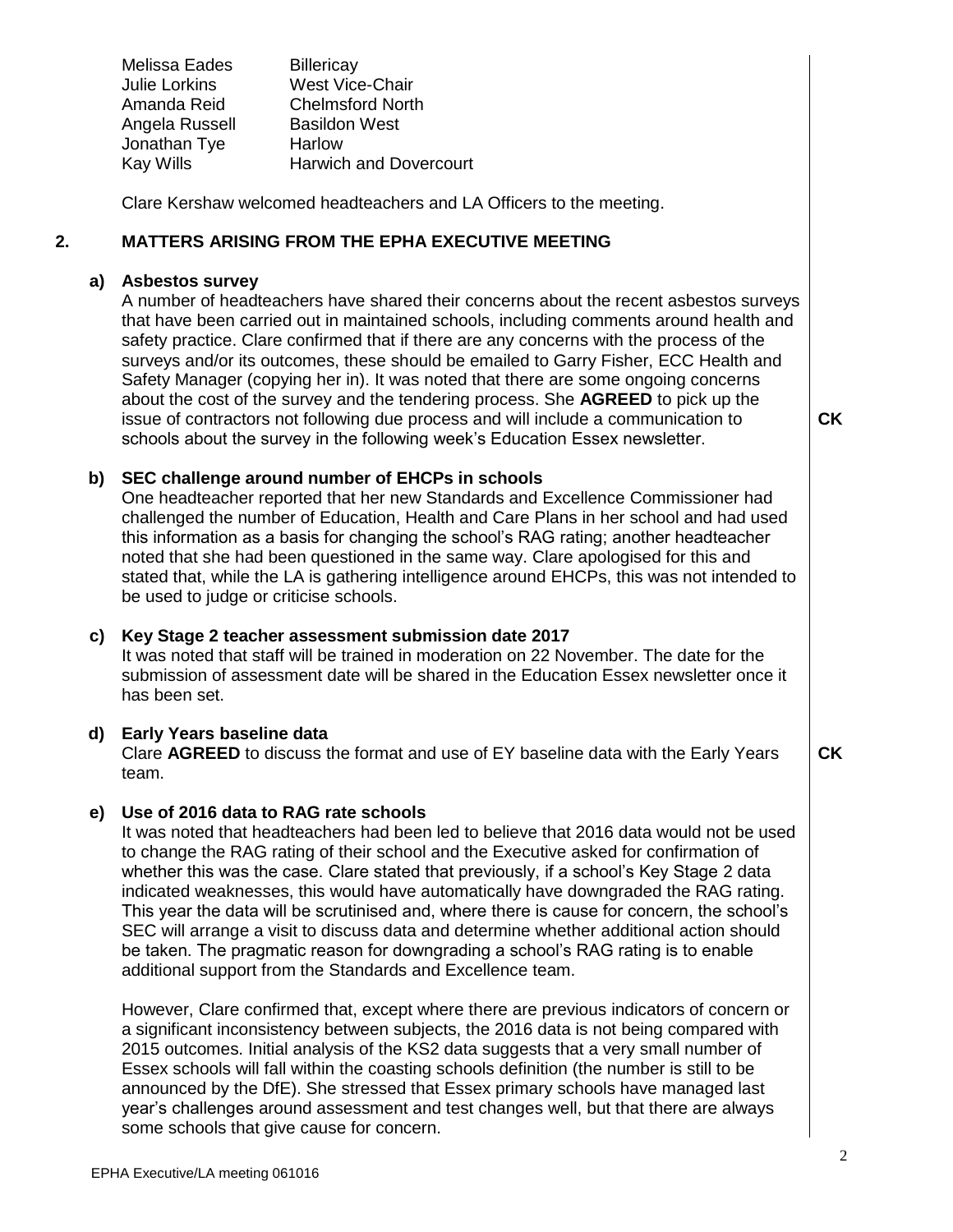# **f) Domestic Violence notifications**

One of the EPHA members noted that schools are still not being trusted with information around domestic violence cases that involve children, despite the appointment of a communications officer for JDATT (Joint Domestic Abuse Triage Team). Clare said that she was concerned to hear this, as this role was specifically created (and funded by schools) to improve communication and information sharing. Clare **AGREED** to follow up this concern

**CK**

## **3. CHANGES TO THE EDUCATIONAL PSYCHOLOGIST SERVICE**

Ros Somerville, Principal Educational Psychologist

In advance of the meeting a draft document, "A proposed model for Essex Educational Psychology Service (EPS) 2016-17 Version 2" was circulated to the EPHA Executive.

The intention of the new model is to allow EPs (Educational Psychologists) the flexibility to work with children and young people when they can have the most impact. The service will reduce how much EP time is divided up between different tasks (or 'pots' of time) to a minimum and instead have a single 'pot' of time which EPs can use flexibly to meet the needs of the children and young people they work with. This will reduce time inefficiencies due to managing different ways of working and prioritising time and allow EPs to spend as much time as possible working directly with children and young people in schools, settings and colleges.

In particular, the artificial divide between providing psychological advice for EHC needs assessment and early intervention work in schools is removed. EPs will still need to provide psychological advice for all new EHC needs assessments but aim to become involved earlier so that they are not limited to the short six-week timescale they currently have to plan, carry out and report on their work. They will have the opportunity to have worked with children at a pre statutory and to have a closer relationship with schools, settings and other agencies in their local areas. This will not reduce the amount of time that schools receive for early intervention but better enable schools and EPs to address the needs of children and young people as they arise. The new model also requires EPs to focus some of their time on workforce development as schools staff are better placed to meet needs on a daily basis.

Ros reminded headteachers that children with an EHC Plan (or Statement) do well in Essex, but those who are receiving SENSupport do not achieve or progress as well. The number of EHCPs in the county are above the national average – currently 3.3% of the school age population compared with 2.8% nationally.

The service has reviewed the allocation of EP time to schools in order to remove the separation between support of and application to statements/EHCPs, and early intervention. The revised model aims to support a child earlier, before the need to apply for an EHC plan. Under the new arrangements, EPs will be required to provide a written report (however brief) each time they visit a school.

The shortage of EPs has proved a barrier to delivering an effective service – there are 140 vacancies across 103 Local Authorities, partly due to retirements, and the service is focusing on recruitment and retention.

Ros explained that she will be delivering this information to SENCo briefings this term. Each school will be guaranteed EP time each term, even if their allocated EP is absent.

One headteacher stated her concern about potential restrictive practice, having been told that the report from a private EP was not regarded as valid in comparison to that provided

**Ros Somerville**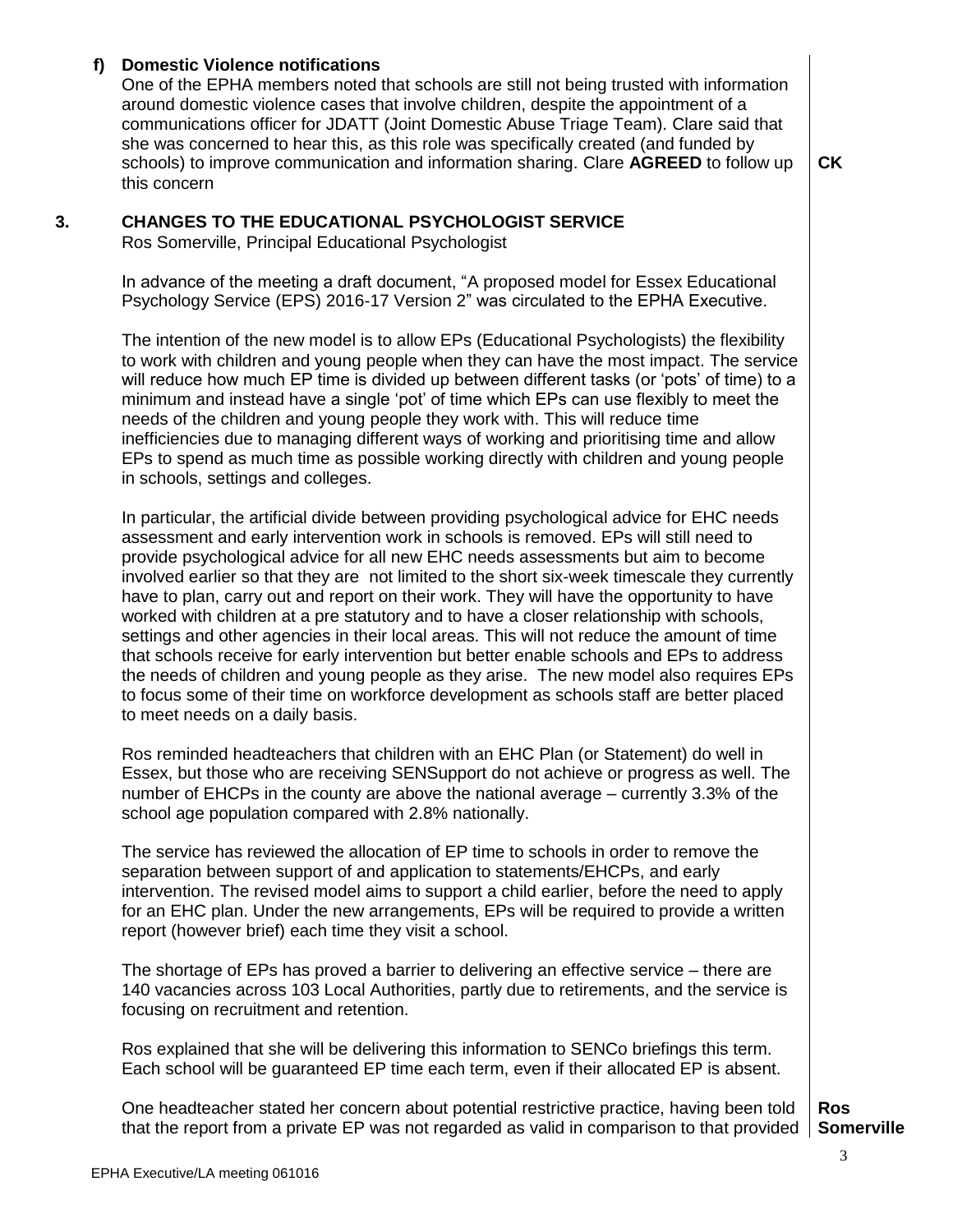by an EP employed by the LA or NHS. Ros noted that all EPs must follow the guidance set out in the SEND Code of Practice and **AGREED** to follow up on this concern. She noted that the EP service would welcome feedback from school on the changes to allocation. Clare confirmed that the LA is keen to move resources currently used to support statutory assessment to support early intervention, as far as possible.

# **4. FAIR ACCESS PROTOCOLS**

Shamsun Noor, Head of Schools Admission & Transport, attended the meeting to report on the admission of displaced children mid-year into Essex primary schools, and the application of the Fair Access Protocol – Shamsun acknowledged that there was a need to support the issues facing schools in relation to expansion and to ensure that the Fair Access Protocol is actually fair, and applied consistently and transparently.

There are growing demands for mid-year places and growing pressure on the availability of "local" school places for children who move into or within Essex during the year. This is largely explained by the rising birth rate as well as increased migration into the county and the development of new housing, on a large scale in some areas.

The Council processes more than 10,000 mid-year primary school applications each year. Where a place is not available at the parent's school of preference and the child is without a "local" school place, the School Admissions team identifies the nearest school to the home with an available place. If that school is 2+ miles away in walking distance (Reception and KS1) or 3+ miles at KS2, the LA must provide home to school transport – usually by taxi, and potentially at prohibitive cost (around £9,500 per child a year).

Parents who move into an area are often under the illusion (sometime perpetuated by housing developers) that their child/ren will definitely get a place at the school of their preference – this becomes even more of an issue for them when their children may end up going to different schools because of a lack of places at their preferred school. The LA makes "reasonable" decisions under the law, and at times schools may perceive that they are being asked to admit unfairly (and more often than others) to take pupils.

Some schools are approached more often due to concentrated demand in specific areas, but decisions will be based on geography and overall context. The LA is trying hard to be transparent about the decisions that are made, and Clare noted that she has asked the School Organisation team to do a survey of every school in Colchester to determine the current capacity for additional places.

The LA has committed to holding regular local meetings with headteachers, to discuss expansion of schools and the capacity for placements – however, the Admissions Team has to manage daily applications, so these meetings cannot (usually) address individual placements when they arise.

The LA has the right to offer a place at a community or VC school for any child, and can direct foundation and VA schools. It can also ask the Secretary of State to direct academies and free schools. The need for direction is very rare as all schools have to comply with the Admissions Code and the very low number of instances of direction is a tribute to the collaborative approach of schools.

In respect of schools in a category (serious weaknesses or special measures) the school has the right to refuse a place to a "challenging" pupil – though they may not always refuse, as pupil numbers (and associated funding) may be a key issue.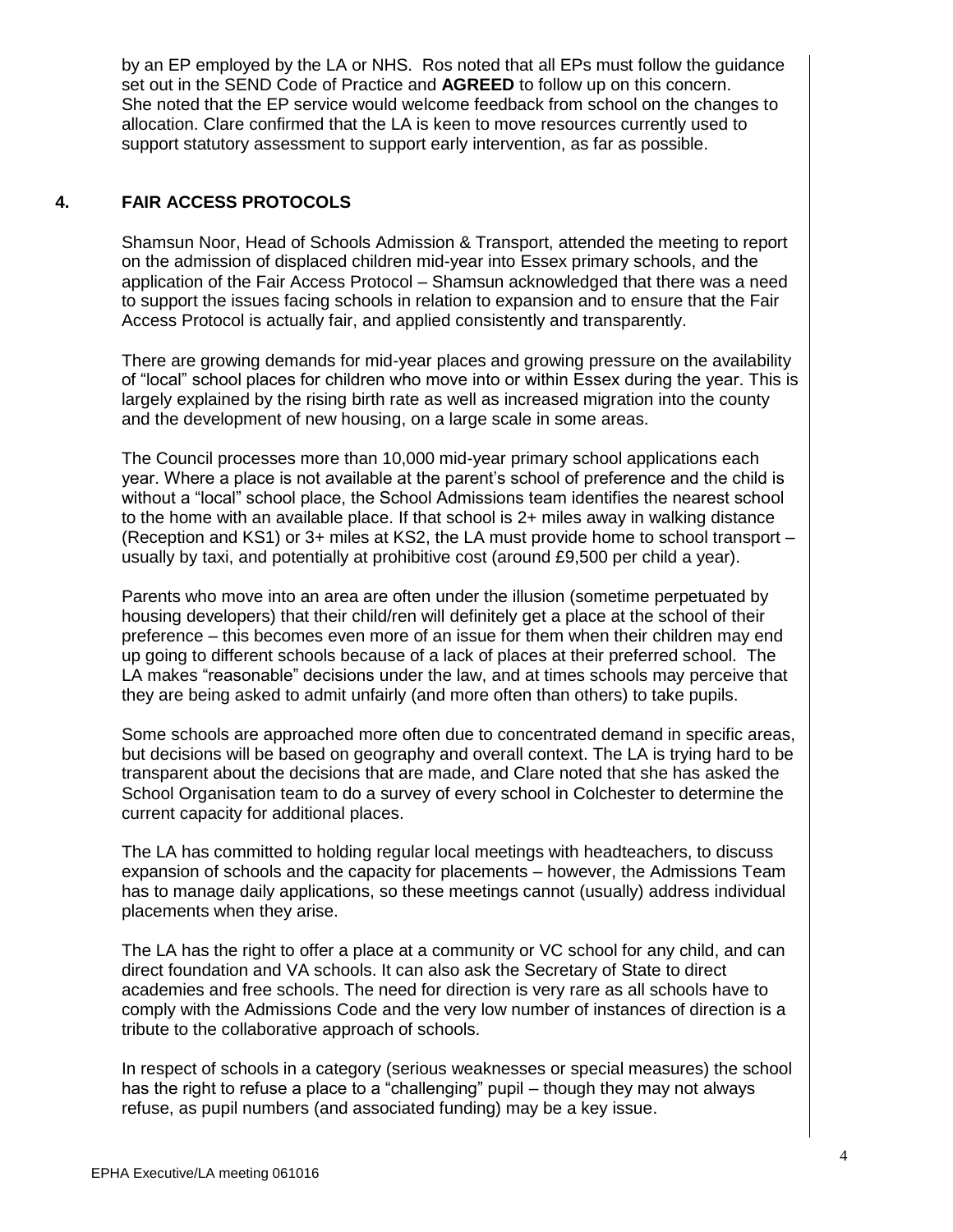The local meetings will be set up to take place in the four most affected districts as appropriate – Basildon, Colchester, Tendring and Uttlesford.

Some areas are considerably less impacted than others – SN shared the list of primary cases affected by the Fair Access protocols *(listed in order of number of FAP cases)* 

| Fair Access Protocol primary cases 01/09/15 - 21/07/16 |                |                |              |
|--------------------------------------------------------|----------------|----------------|--------------|
| <b>District</b>                                        | Total          | Number of      | Total        |
|                                                        | number of      | primary        | number of    |
|                                                        | FAP cases      | schools        | primary      |
|                                                        | in district    | who            | schools in   |
|                                                        |                | admitted       | the district |
|                                                        |                | pupils via     |              |
|                                                        |                | <b>FAP</b>     |              |
| Colchester                                             | 157            | 33             | 63           |
| Tendring                                               | 120            | 24             | 40           |
| <b>Uttlesford</b>                                      | 72             | 22             | 36           |
| <b>Basildon</b>                                        | 71             | 30             | 56           |
| Chelmsford                                             | 36             | 17             | 58           |
| <b>Brentwood</b>                                       | 35             | 12             | 31           |
| Epping                                                 | 20             | 5              | 39           |
| <b>Braintree</b>                                       | 10             | 6              | 57           |
| <b>Castle Point</b>                                    | 10             | 8              | 22           |
| Rochford                                               | 8              | 5              | 22           |
| Harlow                                                 | $\overline{7}$ | 5              | 33           |
| Maldon                                                 | $\overline{2}$ | $\overline{2}$ | 18           |
| Total                                                  | 548            | 169            | 475          |

One headteacher, in Clacton, said that schools in this area were experiencing huge problems in relation to over-subscription and fair access. Her school is now oversubscribed in every year group and this is causing huge problems. She argued that the Local Authority 10 year plan fails to address the issue of increasing numbers in Clacton and felt that schools have not had the opportunity to agree a fair access protocol, in line with the DfE requirement.

Shamsun confirmed that Clacton Town is currently a high priority for admissions; there is evidence that families are being moved from London boroughs to access cheap housing in the area. Clare **AGREED** that she and Shamsun would review the 10 year plan with a particular focus on the Clacton Town area.

This headteacher said that her school has already spent £2,500 on appeals, which is a severe pressure on her budget. It was noted that the County Appeals Service is a cost recovery service, offered to own-admission schools on a cost basis.

It is expected that a new Admissions Code will be published soon, and this should include mid-year admissions, an omission from the current code.

Headteachers were reminded that where a school admits a child above the admission number for the year group, and that admission means the school has a class of 32 in an infant class, or the admission takes the school two pupils over the admission number, a payment of £1,500 is payable from the centrally held dowry for the placement of displaced children. However, one head noted that she currently has 66 children in a Year 1 cohort and has been informed that two more will be joining her school; she asked when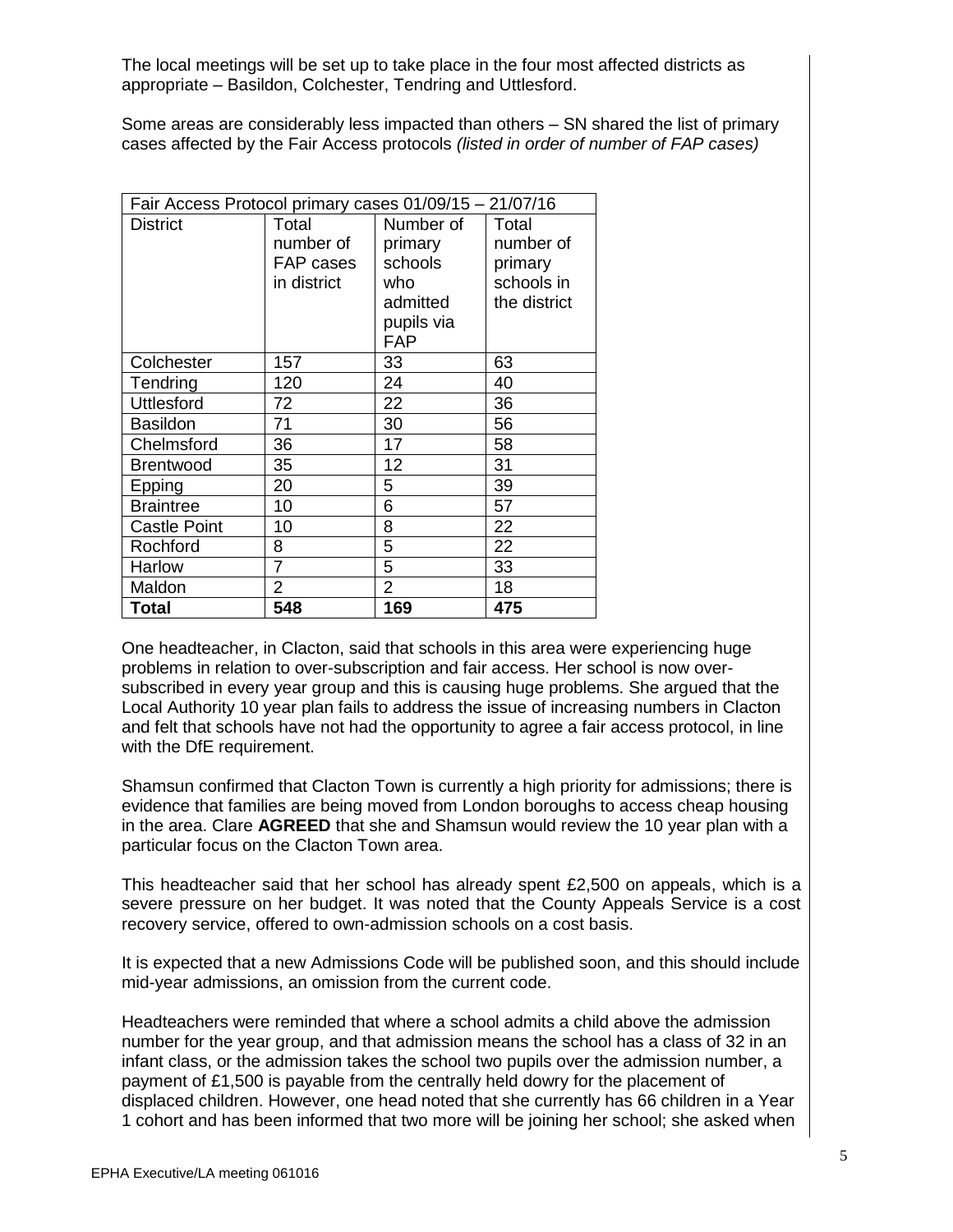Shamsun explained that there is no actual legal limit; while the law states that KS1 class sizes should be limited to 30 pupils, that does not take into account "excepted pupils". Shamsun stated that he did not know of any schools in Essex where class sizes in KS1 have reached 33, but this was contradicted by this headteacher in Colchester. He **AGREED** to follow this case up.

It was agreed that it was essential to ensure that headteachers are clear about the Fair Access Protocol and it was explained that there will be meetings to share allocations, who has been approached and the movement of children with SEND.

# **5. a) PENALTY NOTICES**

Julie Weddell County Manager of the Missing Education and Child Employment Service (formerly Education Welfare Service) attended the meeting to update the Executive on the current criteria used to issue Penalty Notices for irregular attendance.

## **Legislation**

Each LA must have a Code of Conduct for how they issue penalty notices for truancy and consult with schools and police to agree the criteria for issuing penalty notices. If a penalty notice is not paid the parent is not prosecuted for non-payment of fine. Parents are prosecuted for irregular school attendance, not for taking term time holidays. The changes in the pupil registration regulations made it clear that head teachers must not authorise holidays unless exceptional circumstances. NAHT have written guidance on what constitutes exceptional circumstances, which has been shared with headteachers.

## **Essex Code of Conduct Steering Group**

The Steering Group has been in existence since the legislation introduced penalty notices in 2004. Essex is a large authority and there are varied opinions about when penalty notices should be issued. It was agreed that representatives of headteacher associations would represent schools in Essex – currently the EPHA Professional Officer sits on the steering group along with serving headteachers.

The Code of Conduct is reviewed annually. The current Code states that penalty notices may be issued where there have been at least 10 unauthorised sessions of absence during a period of 6 school weeks and in respect of unauthorised leave of absence, the 10 sessions must be consecutive.

It is for schools to decide whether they request that the LA issue a penalty notice. Some schools prefer to warn the parents that a PN may be issued for future holidays; others prefer a firm stance, due to their absence rates and the quantity of holidays being taken during term time.

**Isle of Wight prosecuted Jon Platt in October 2015** Mr Platt claimed that this was not irregular school attendance. The case was dismissed by the magistrates. The absence was for 7 days and the attendance was 93.8% in the previous year.

**Isle of Wight took the case to High Court 13th May 20116** questioning the outcome The High Court stated**:** Whether there was regular attendance was an issue of fact and degree. The question of whether attendance had been regular had to be looked at in the wider context and not just during the limited period of the holiday. The magistrates had correctly had regard to the wider picture. It could not be said that they had reached a decision that was not reasonably open to them. The magistrates had not erred in law by taking into account dates outside the dates of the holiday, [Bromley LBC v C \[2006\]](https://www.lawtel.com/MyLawtel/Documents/AC9501307)  [EWHC 1110 \(Admin\), \[2006\] E.L.R. 358](https://www.lawtel.com/MyLawtel/Documents/AC9501307) considered. (Lawtel)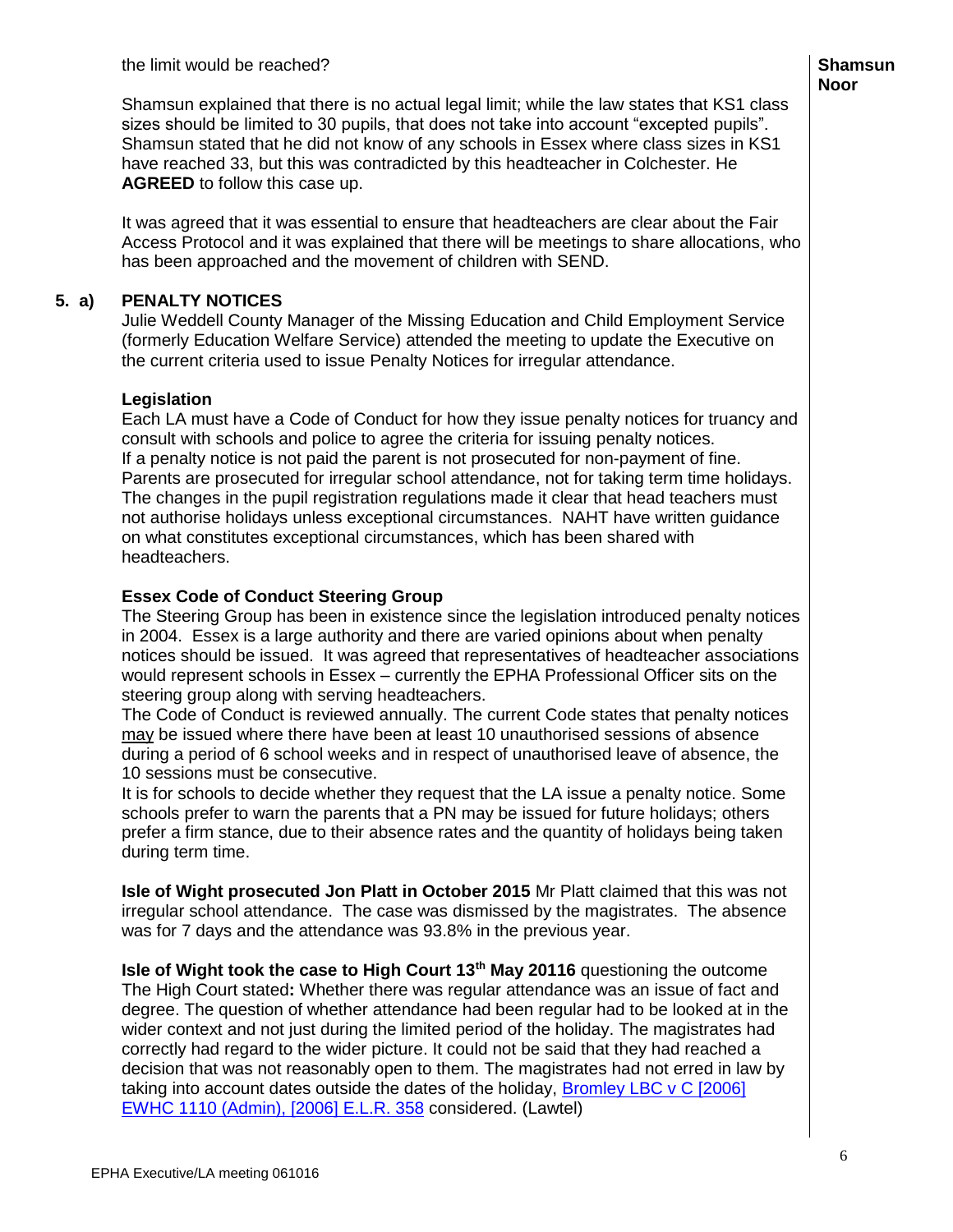Lord Justice Lloyd Jones stated "I do not consider it is open to an authority to criminalise every unauthorised holiday by the simple device of alleging that there has been no regular attendance in a period limited to the absence on holiday."

It was indicated that 90% is an acceptable attendance rate - however Local Authorities, including Essex, would strongly disagree as this is persistent absentee criteria.

**The Isle of Wight has lodged an appeal with the Supreme Court,** a hearing date has not yet been confirmed, but may be in the spring.

Essex Education and Lifelong Learning Service sought legal advice immediately after the High Court judgement and meetings were convened with the Director and Cabinet Member.

It was agreed that it is important for head teachers to continue to take a firm stance by not authorising leave of absence if there are no exceptional circumstances; this was later reinforced by Nick Gibb in his letter dated  $9<sup>th</sup>$  June. However, we need to give due consideration to the outcome of the high court before proceeding with prosecutions. To ensure we protect the integrity and reputation of the system, we are only issuing penalty notices where we intend to prosecute for irregular school attendance if the penalty notice is not paid. Every application for a penalty notice is considered on the facts and merit of the case, benchmarking against the high court outcome, i.e. the number of days of holiday and previous school attendance.

The steering group met in September 2016 to consider the current bench marking and whether the code of conduct should be amended. It was hoped that we would receive more guidance from DFE by now. However Ministerial changes seem to have delayed this.

#### **The Steering group agreed**:

- The code of conduct should not be changed at this time. We need to await the outcome of the Supreme Court or further guidance from DFE. It will become confusing for schools if we change the criteria and then revert later in the year.
- The message to parents needs to continue, that all children need to be in school every day.
- If a penalty notice is not issued, schools can include the unauthorised leave of absence if further unauthorised absences occur and they wish to apply for a penalty notice if code of conduct criteria is met.
- JW to communicate the background issues and bench marking to all Headteachers via attendance at the EPHA Executive meeting on 6<sup>th</sup> October 2016 and Area EPHA meetings during the Autumn term.
- The Steering Group will meet again in February 2017 when it is hoped that more information will be available

Information and guidance is available on the Essex Schools Info Link <http://schools.essex.gov.uk/pupils/MECE/Pages/Unauthorised-leave-of-absence.aspx>

Julie noted that she continues to keep abreast of the national picture, as vice president of the National Association of Education Welfare Management. She meets regularly with the DFE and has knowledge of other local authorities' policies and how they are dealing with this situation as well as receiving regular feedback on court outcomes. This information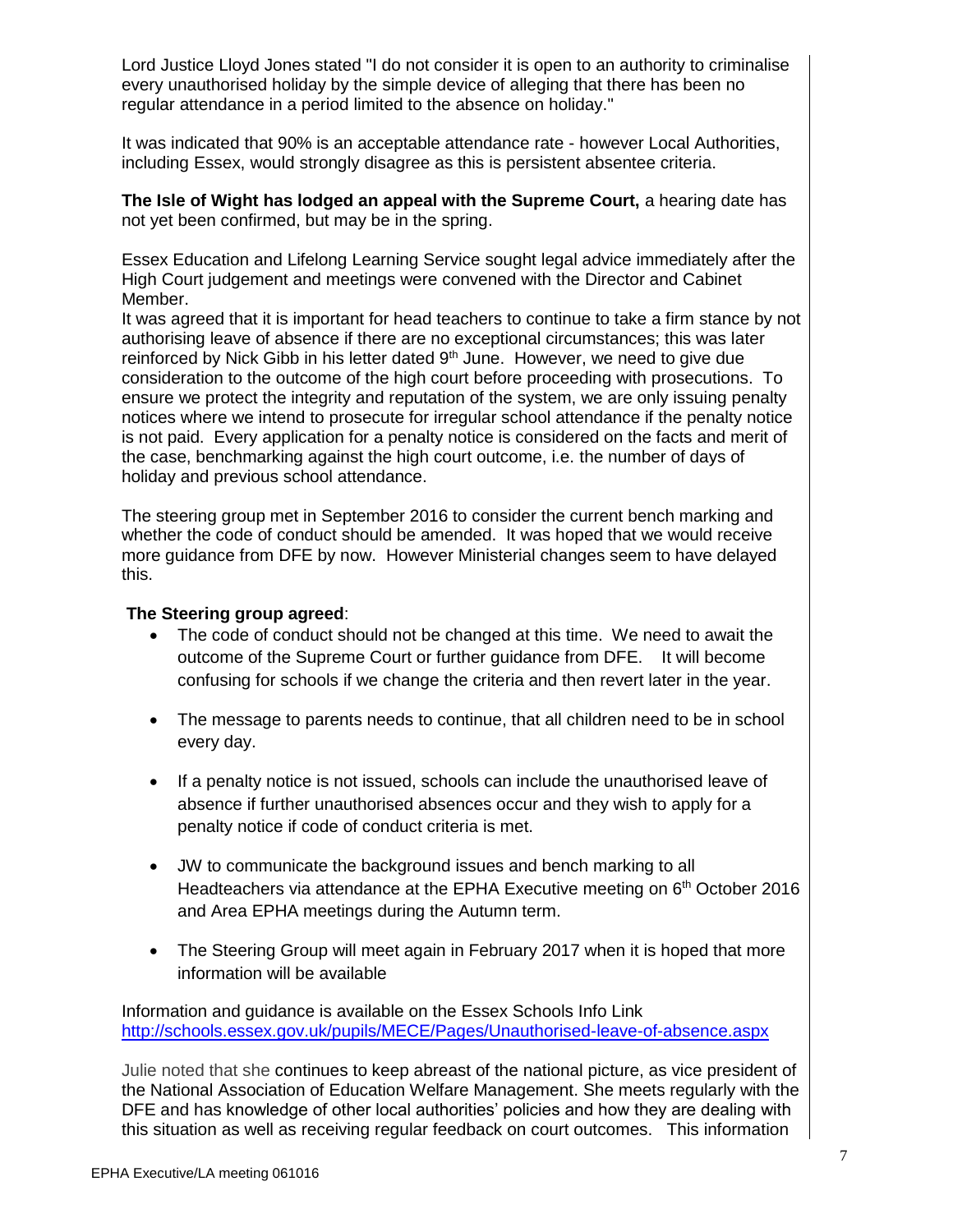feeds into the LA and Steering Group's decision making.

Julie stressed that the Local Authority looks at every referral on the facts and merits of the case and benchmarking decisions against the Isle of Wight case, ie 14 sessions for a holiday were not deemed as irregular.. She suggested that if a penalty notice is not issued for a short holiday then schools should inform parents that future periods of unauthorised absence may (or will) be taken to account when deciding whether to issue a penalty notice. Julie was asked to amend the model letter to parents accordingly, and she **AGREED** to review this.

# **b) CHILDREN MISSING EDUCATION – REQUIREMENT TO NOTIFY LOCAL AUTHORITY**

It was agreed that schools are now aware of the new requirement to notify LAs when a pupil is taken on or off roll at a time other than at normal transition dates. One headteacher has asked whether the school needs to inform the LA if they have been alerted to a child who is apparently not within education (for example, by a member of the public). Julie explained this is not a statutory responsibility for the school, but would be expected as good practice to notify this information as a safeguarding measure.

One headteacher argued that the notification form provided by the LA is not fit for purpose and there are still some anomalies; Julie **AGREED** to follow this up.

It was noted that it would be helpful for the school to receive a receipt of notification, with the child's name, UPN and the date.

# **6. a) PRIMARY PERFORMANCE 2016**

Clare Kershaw congratulated the headteachers on the outcomes of tests and assessments in July 2016, as Essex schools performed very well compared with national outcomes. Essex schools are also performing well in Ofsted inspections, with 90% of primary schools now judged to be good or outstanding, a significant improvement from 2011/12 when just 62% of schools were good or outstanding and on average, one a month was judged to require Special Measures. Seven schools have been judged to be outstanding in their last inspection. However, 6 schools were judged to be inadequate last year, 3 of which were previously judged to be "good".

Clare confirmed that the end of Key Stage 2 results showed that 55 -56% of pupils in Essex achieved expected standards, in comparison to 52-53% nationally.

#### **b) EXCELLENCE IN ESSEX 2016-17**

The Excellence in Essex document has been updated, and is used to ensure that schools receive appropriate support and, when necessary, challenge, from the Standards and Excellence team. The team aims to give earlier and additional support. Alison stressed that there are just 24 schools, both maintained schools and academies, in the lowest 6%. A number of schools had results that were below 20% in relation to attainment, but their progress results were okay.

Alison noted that only 13 schools were below floor standards – 8 of these are maintained schools and 5 are academies.

# **c) REVIEW OF EDUCATION SERVICES**

The Standards and Excellence service is reviewing future services in light of the likely reduction in the Education Services Grant in September 2017**.** The Government has

**Julie Weddell**

**Julie Weddell**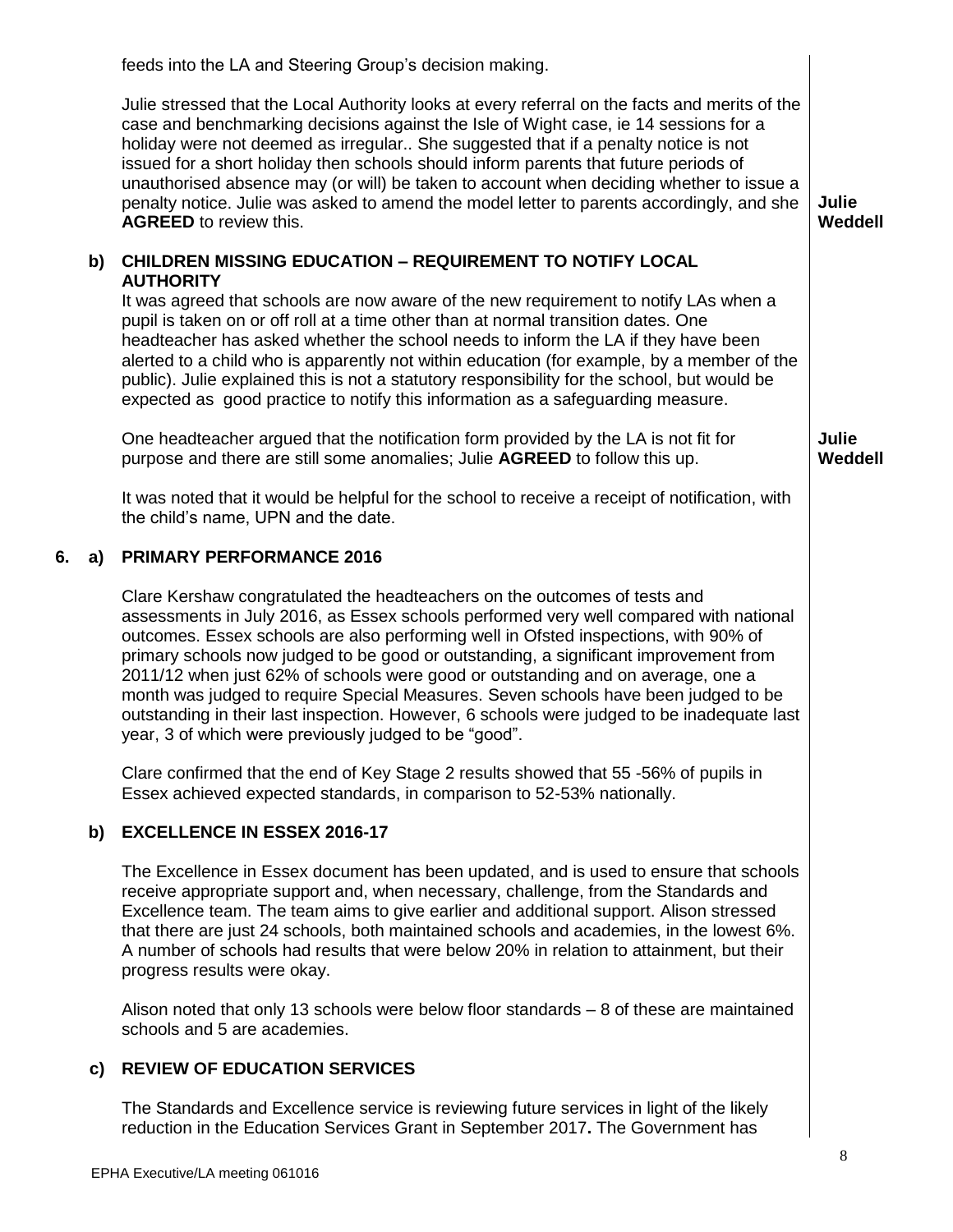indicated that the ESG will be reduced from £7.2m to around £3m and the Local Authority will have to focus its activities on statutory services. Any additional services will therefore have to be funded by a top-slice from the DSG or by offering traded services that schools and academies can buy. The Autumn Statement on 23 November should state the actual reduction in the ESG but Clare confirmed that the LA is planning for a worst-case scenario. The feedback received from around 90 schools who completed the Primary Services survey for EPHA will be used to help shape future services.

# **7. RAISING ATTAINMENT FOR DISADVANTAGED GROUPS**

Steve Mellors has been is leading on the Essex strategy to improve outcomes for disadvantaged pupils. He noted the continuing focus on raising attainment and narrowing the gap and reported that data shows that certain areas are performing less well than others.

Three projects will be developed this year to support school leaders and governors:

# **Project 1 - Maximising the use of the Essex toolkit – to promote the use of the toolkit to support school's developing their own approaches to self-evaluation of their pupil premium strategy.**

This will be aimed Pupil Premium champions and school governors – included breakfast meetings, additional support from SECs, support to meeting new requirements in relation to publication of pupil premium information on school websites.

## **Project 2 – Ongoing support for a pupil premium strategy – to provide additional support for identified schools who may be Ofsted good, but gaps are stubborn and therefore differences in achievement are not diminishing.**

Aimed at schools leaders, to include identification of schools where gaps are stubborn, discussion of school self-evaluation, mini pupil premium reviews.

It was stressed that school's own understanding and self-evaluation of the impact of chosen strategies is absolutely critical – plenty of schools implement a range of strategies, but are not so good at evaluating the impact and effectiveness of those strategies.

# **Project 3 – Disseminating knowledge from research findings to improve life chances for disadvantaged pupils.**

Half day conference aimed at school representatives and school governors, which will include a focus on metacognition.

One headteacher asked if there any specific data around Pupil Premium children who also have Special Educational Needs? Steve accepted that producing and understanding this data was a priority for the Local Authority. It was argued that it is essential to have high expectations when a child is "just" financially disadvantaged – that alone should not be a barrier to achievement and progress. A different conversation and approach is needed when a child also has SEND.

# **8. RECRUITMENT AND RETENTION UPDATE**

Clare **AGREED** to include an update on the activities of the Recruitment and Retention task and finish group in a future Education Essex newsletter.

# **9. AUTUMN TERM AREA HEADTEACHER MEETINGS**

The agenda included a number of suggestions for the termly area meetings and the following were agreed: